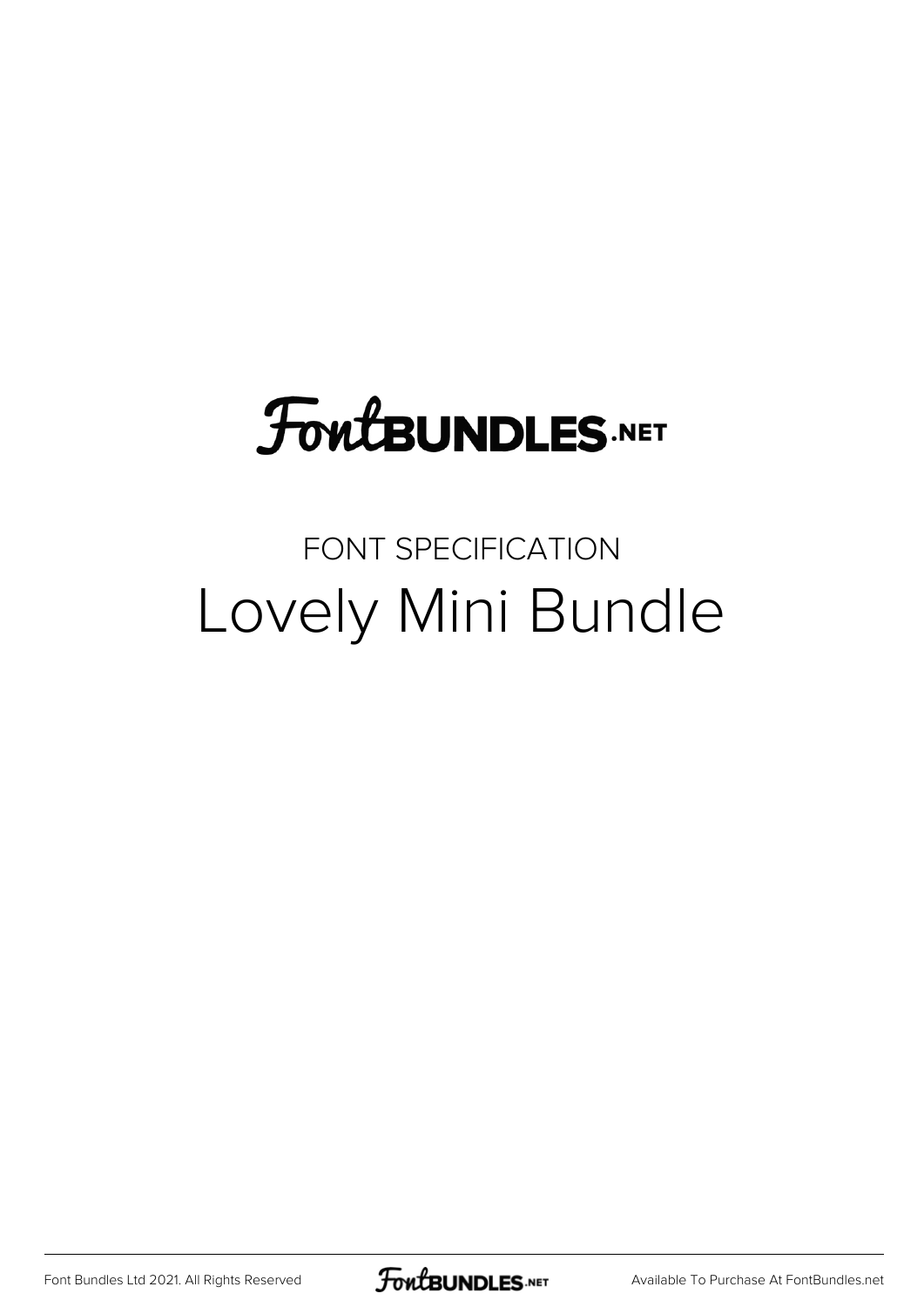#### Yogyakarta - Regular

**Uppercase Characters** 

ABCAEFGHIJKLMNQPQR STUII 1 X 47

Lowercase Characters

abcdefghyklmnopqnstuawxyz

**Numbers** 

0123456789

Punctuation and Symbols

 $\frac{1}{2}$  #  $\frac{1}{2}$   $\frac{1}{2}$   $\frac{1}{2}$   $\frac{1}{2}$   $\frac{1}{2}$   $\frac{1}{2}$   $\frac{1}{2}$   $\frac{1}{2}$   $\frac{1}{2}$   $\frac{1}{2}$   $\frac{1}{2}$   $\frac{1}{2}$   $\frac{1}{2}$   $\frac{1}{2}$   $\frac{1}{2}$   $\frac{1}{2}$   $\frac{1}{2}$   $\frac{1}{2}$   $\frac{1}{2}$   $\frac{1}{2}$   $\frac{1}{2}$  $\frac{1}{2}$   $\frac{1}{2}$   $\frac{1}{2}$   $\frac{1}{2}$   $\frac{1}{2}$   $\frac{1}{2}$   $\frac{1}{2}$   $\frac{1}{2}$   $\frac{1}{2}$   $\frac{1}{2}$   $\frac{1}{2}$   $\frac{1}{2}$   $\frac{1}{2}$   $\frac{1}{2}$   $\frac{1}{2}$   $\frac{1}{2}$  $\phi$   $f$   $\alpha$   $f$  /  $S$   $\circ$   $\circ$   $\circ$  $\circledR$  $\overline{+}$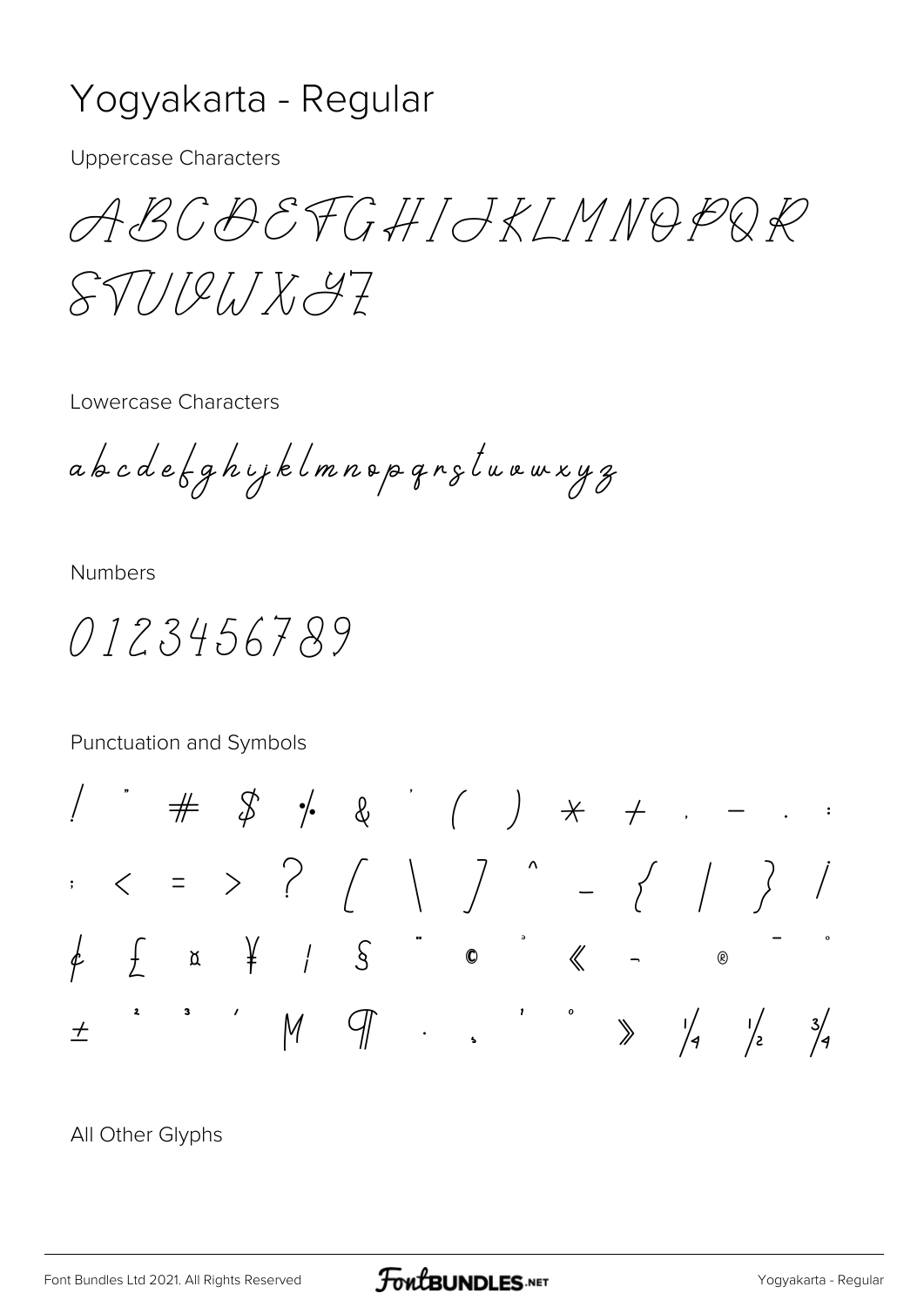À Á Â Ã Ä Å Æ Ç È  $\acute{c}$   $\acute{c}$   $\acute{c}$   $\acute{c}$   $\acute{c}$   $\acute{c}$   $\acute{c}$   $\acute{c}$   $\acute{c}$   $\acute{c}$   $\acute{c}$   $\acute{c}$   $\acute{c}$   $\acute{c}$   $\acute{c}$   $\acute{c}$   $\acute{c}$   $\acute{c}$   $\acute{c}$   $\acute{c}$   $\acute{c}$   $\acute{c}$   $\acute{c}$   $\acute{c}$   $\acute{c}$   $\acute{c}$   $\acute{c}$   $\acute{c$  $\dot{\varphi}$   $\dot{\varphi}$   $\dot{\varphi}$   $\ddot{\varphi}$   $\times$   $\dot{\varphi}$   $\dot{U}$   $\dot{U}$  $\hat{U}$   $\hat{U}$   $\hat{\hat{Y}}$   $\hat{\beta}$   $\hat{\beta}$  à á á  $\hat{a}$  ã ä å æ ç è é ê ë ì  $\tilde{L}$   $\tilde{L}$   $\tilde{L}$   $\tilde{R}$   $\tilde{R}$   $\tilde{R}$   $\tilde{R}$   $\tilde{R}$   $\tilde{R}$   $\tilde{R}$   $\tilde{R}$   $\tilde{R}$  $\ddot{a}$   $\dot{a}$   $\dot{a}$   $\ddot{a}$   $\ddot{a}$   $\ddot{a}$   $\dot{y}$   $b$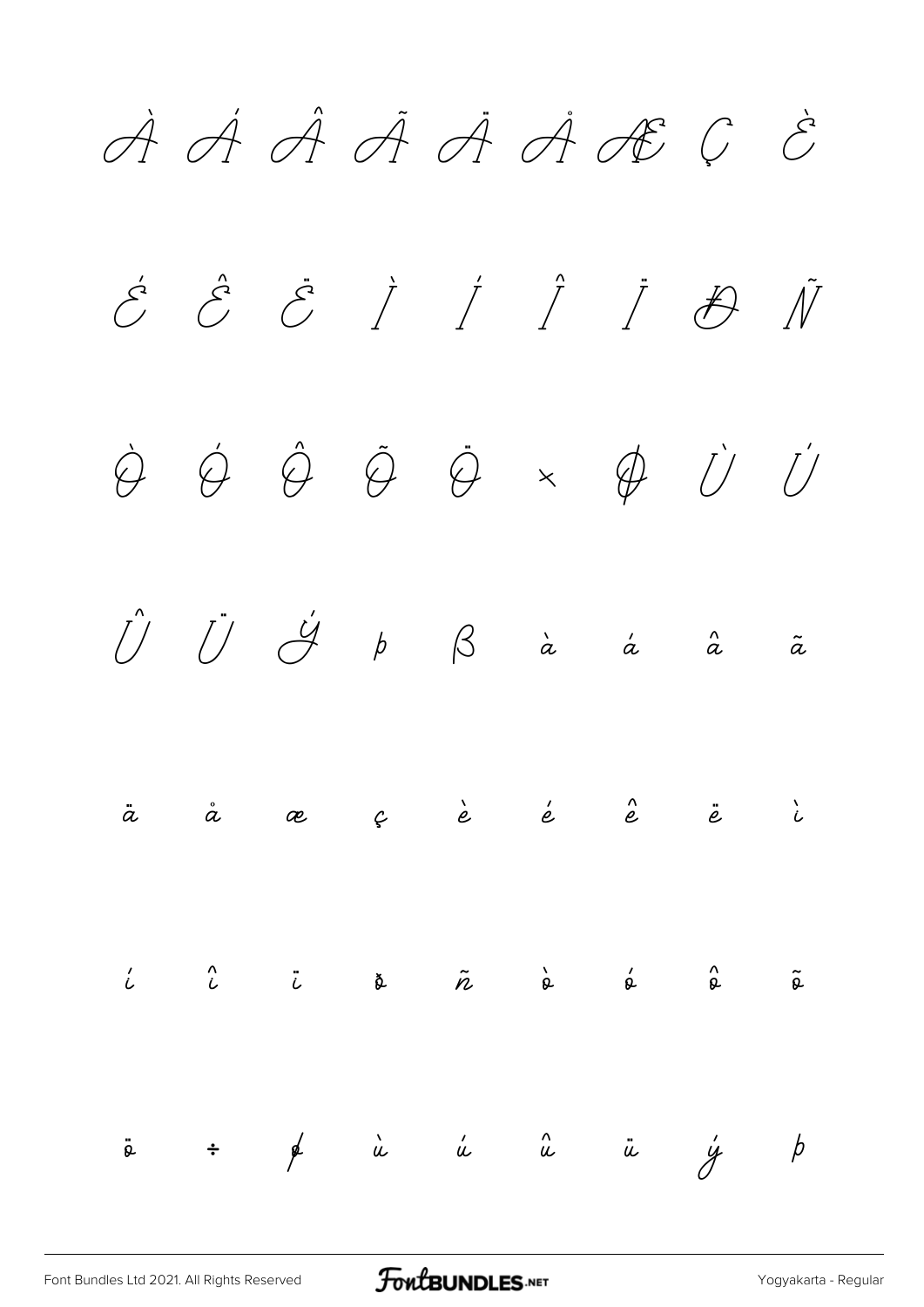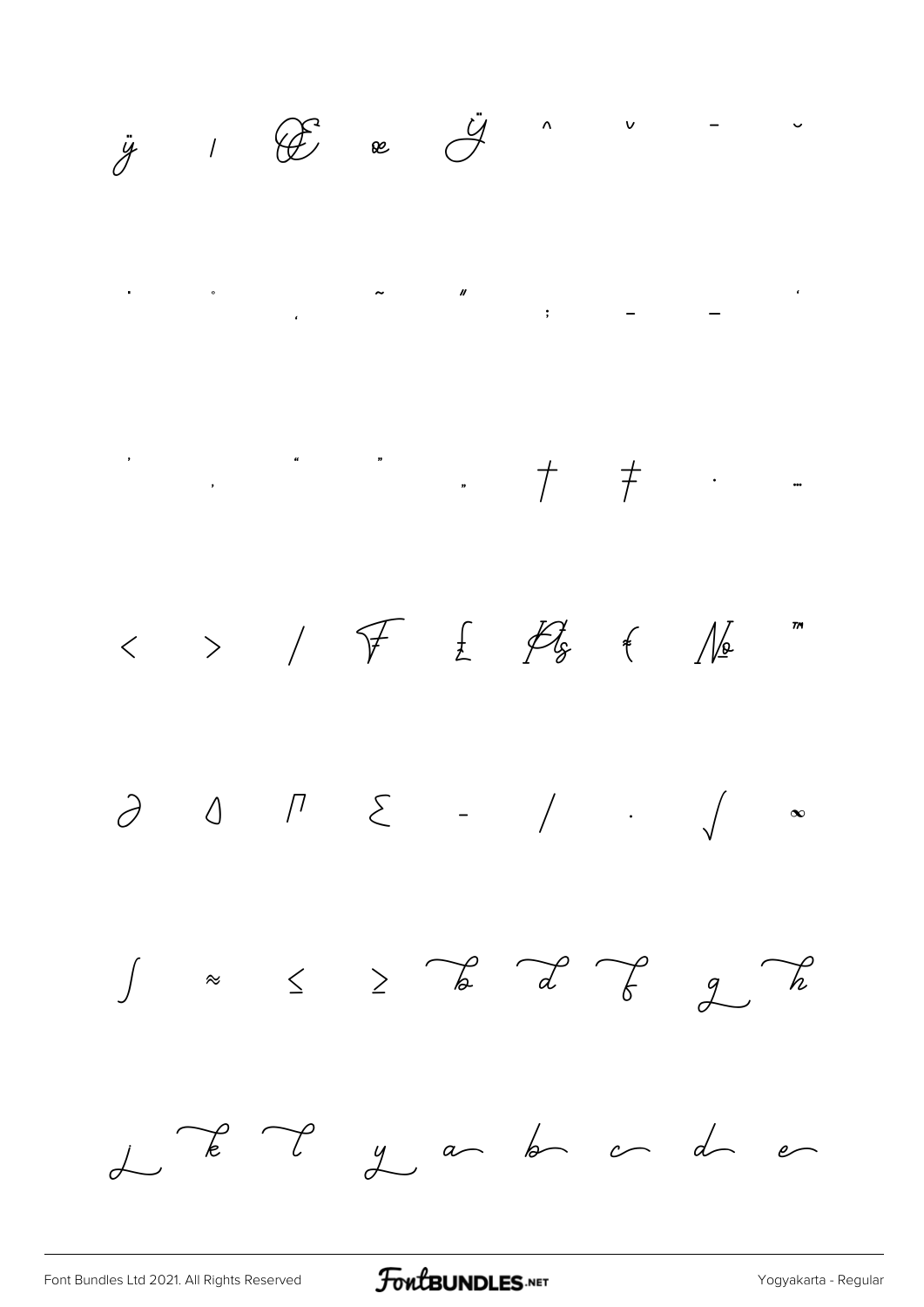$\overleftarrow{\delta}$  of  $\overleftarrow{\delta}$  in  $\overleftarrow{\delta}$  is the  $\overleftarrow{\delta}$  mann





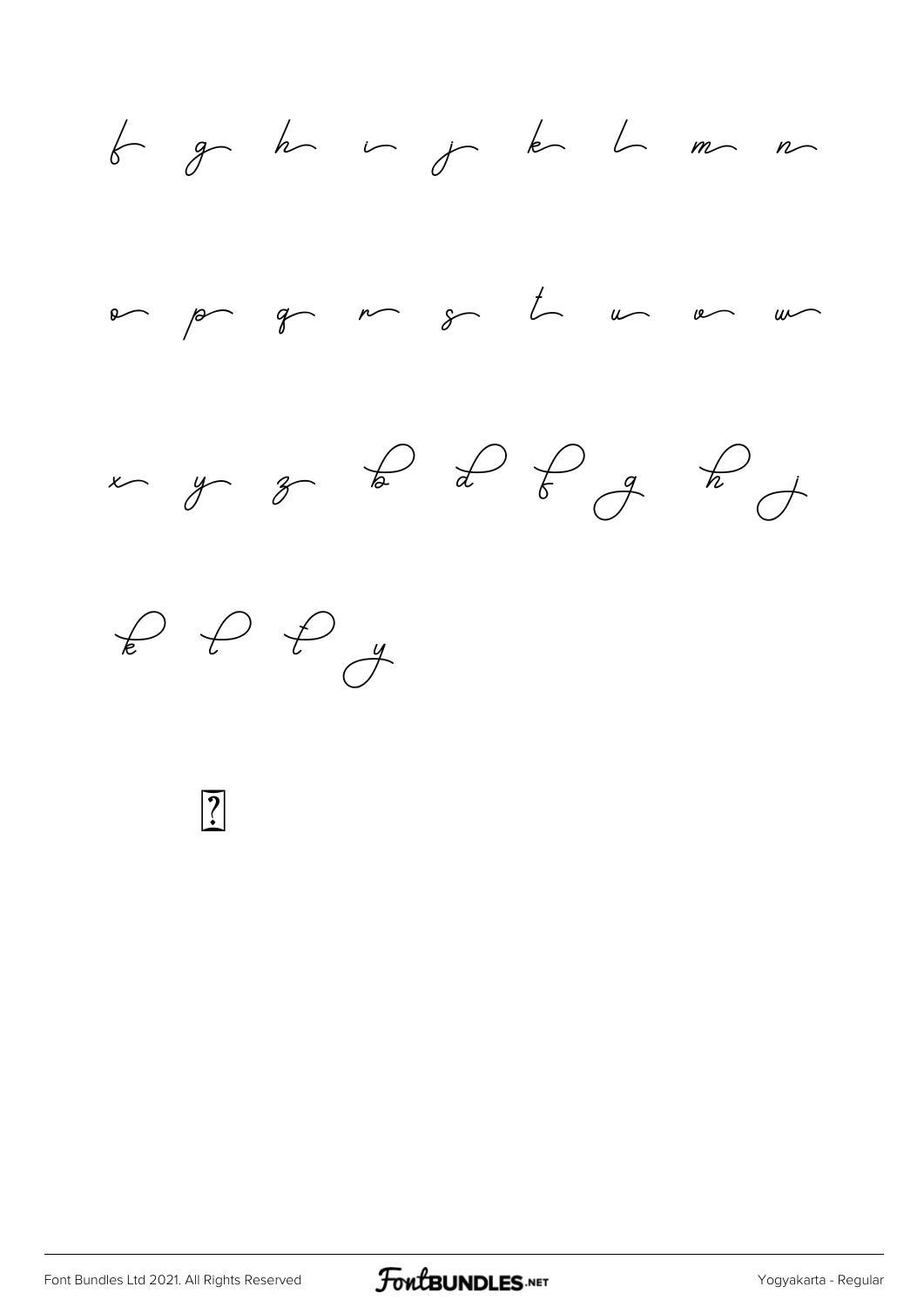#### We Love Mom - Regular

**Uppercase Characters** 

## ABCDEF9HIJKLMNOPQRSTUVW **XYZ**

Lowercase Characters

### abcdefghijklmnopqrsTuvwxyz

**Numbers** 

### 0123456789

Punctuation and Symbols

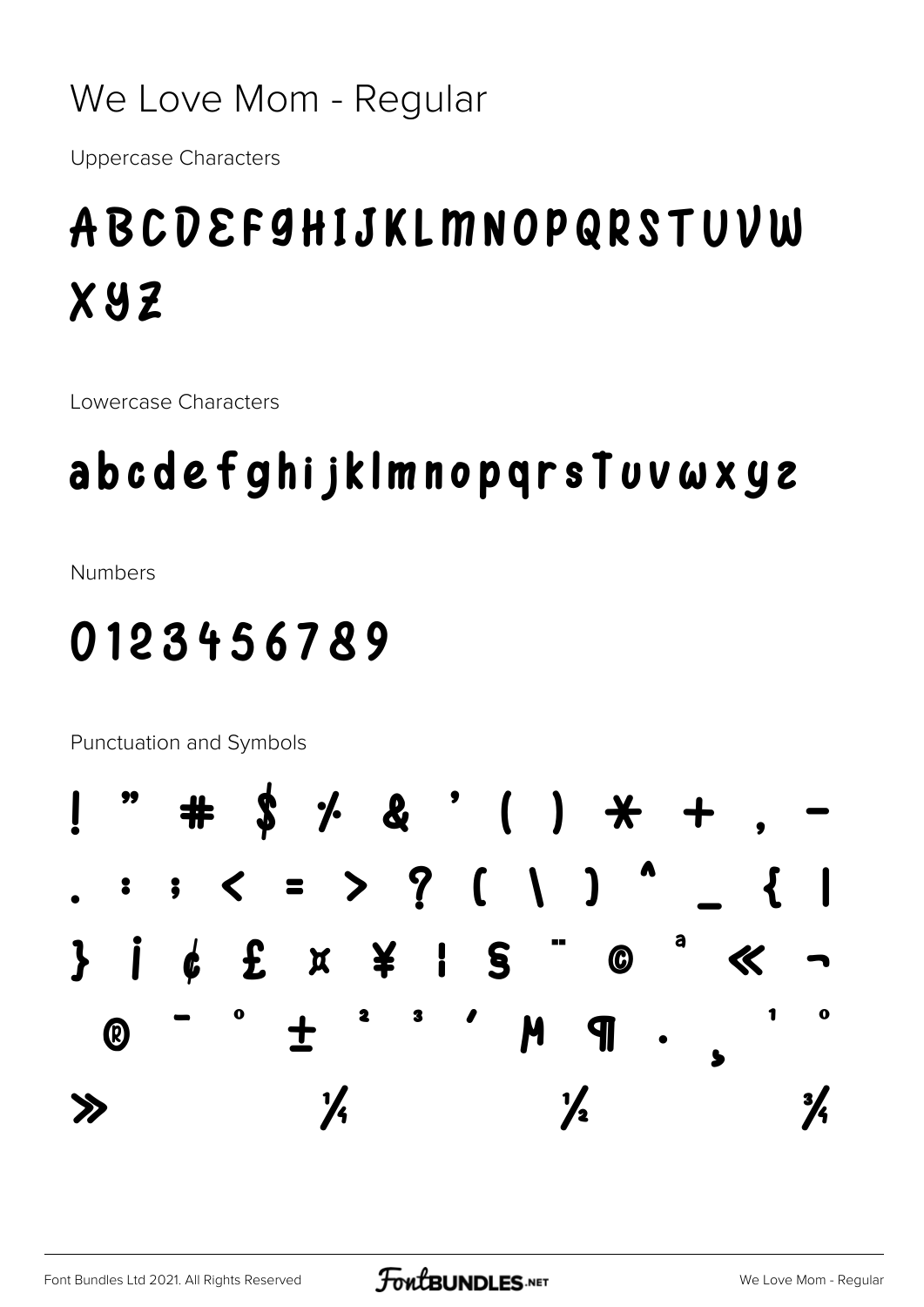|  |  |  | À Á Â Ã Ã Å Æ Ç È                                                                                   |  |
|--|--|--|-----------------------------------------------------------------------------------------------------|--|
|  |  |  | $\tilde{v}$ $\theta$ i i i i $\tilde{s}$ i $\tilde{z}$ i $\tilde{z}$ i $\tilde{z}$                  |  |
|  |  |  | $\dot{o}$ $\dot{o}$ $\ddot{o}$ $\ddot{o}$ $\times$ $\dot{\phi}$ $\dot{v}$                           |  |
|  |  |  | $\hat{U}$ $\ddot{U}$ $\acute{S}$ $\dot{B}$ $\acute{a}$ $\acute{a}$ $\ddot{a}$ $\ddot{a}$ $\ddot{a}$ |  |
|  |  |  | äåæçèé ê ë i                                                                                        |  |
|  |  |  | $\hat{i}$ $\hat{i}$ $\hat{j}$ $\hat{o}$ $\hat{n}$ $\hat{o}$ $\hat{o}$ $\hat{o}$ $\hat{o}$           |  |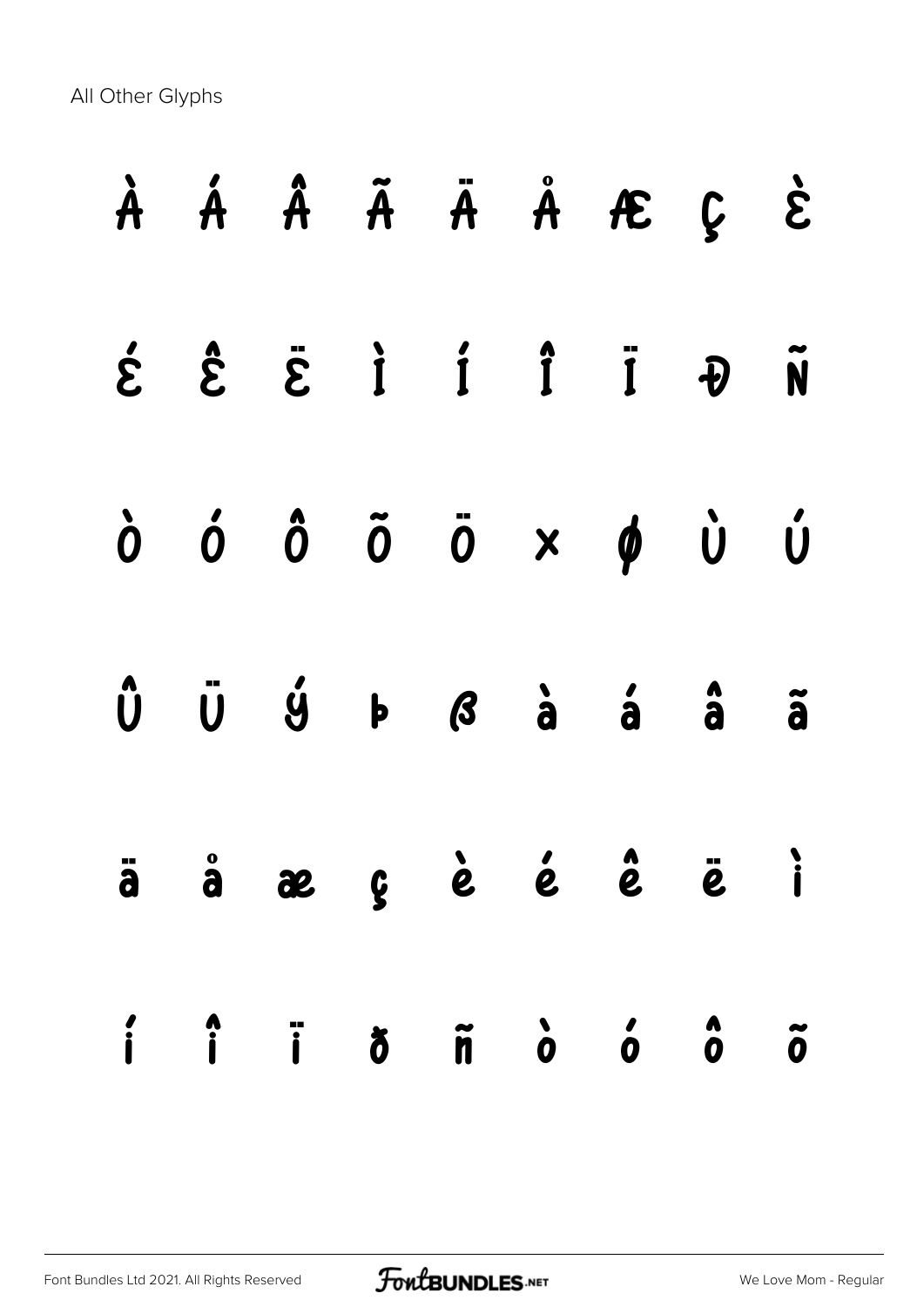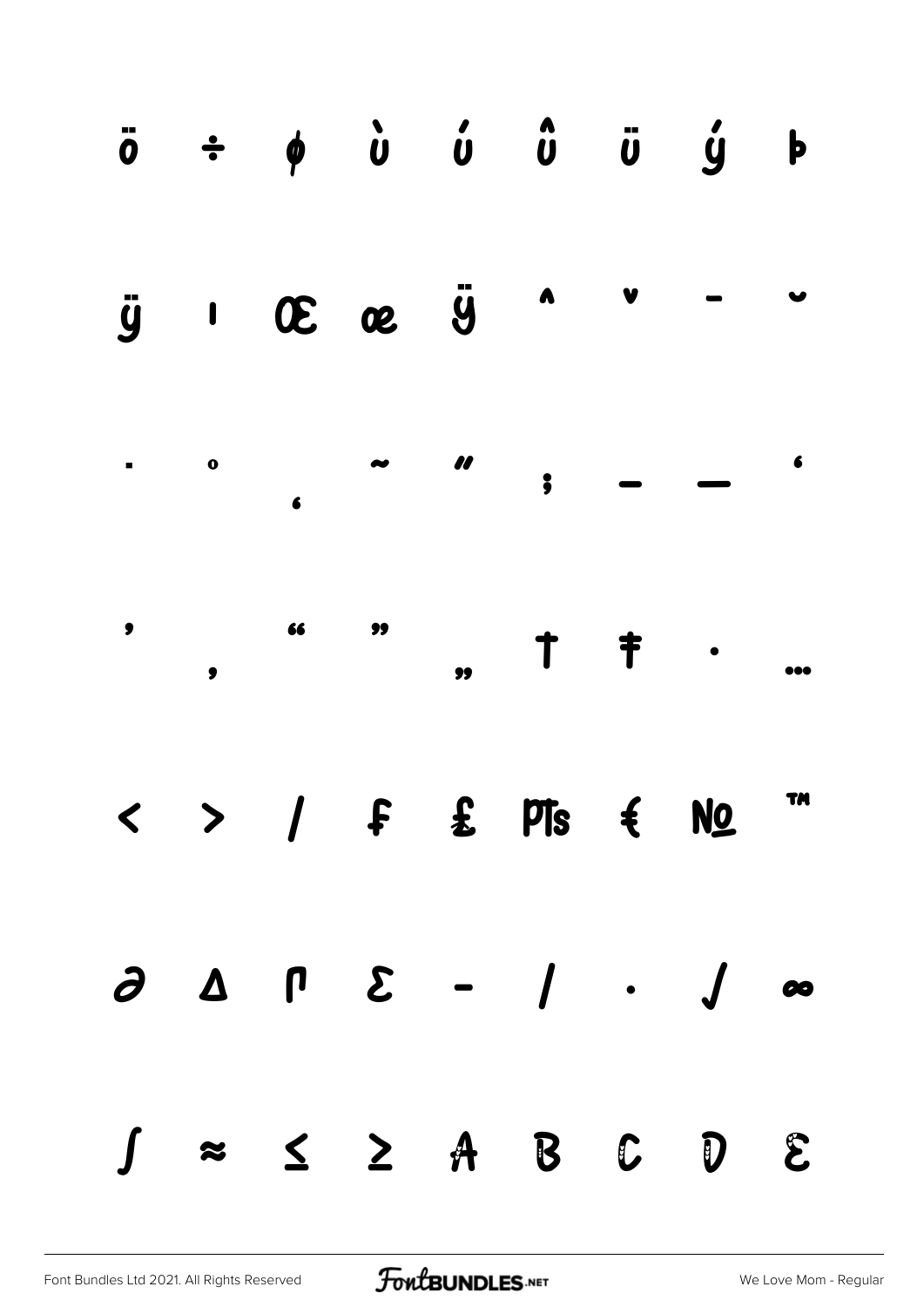|              |                |  | F G H I J K L           |    | m | N            |
|--------------|----------------|--|-------------------------|----|---|--------------|
|              |                |  | OPQRSTUV                |    |   | W            |
|              |                |  | $X$ $Y$ $Z$ a b c d e f |    |   |              |
|              |                |  | ghijklmno               |    |   |              |
| p            |                |  | grs fov                 |    |   | $\mathbf{X}$ |
| $\mathcal G$ | $\mathbf{z}$   |  | L T or Te               | lo |   |              |
|              | $\overline{?}$ |  |                         |    |   |              |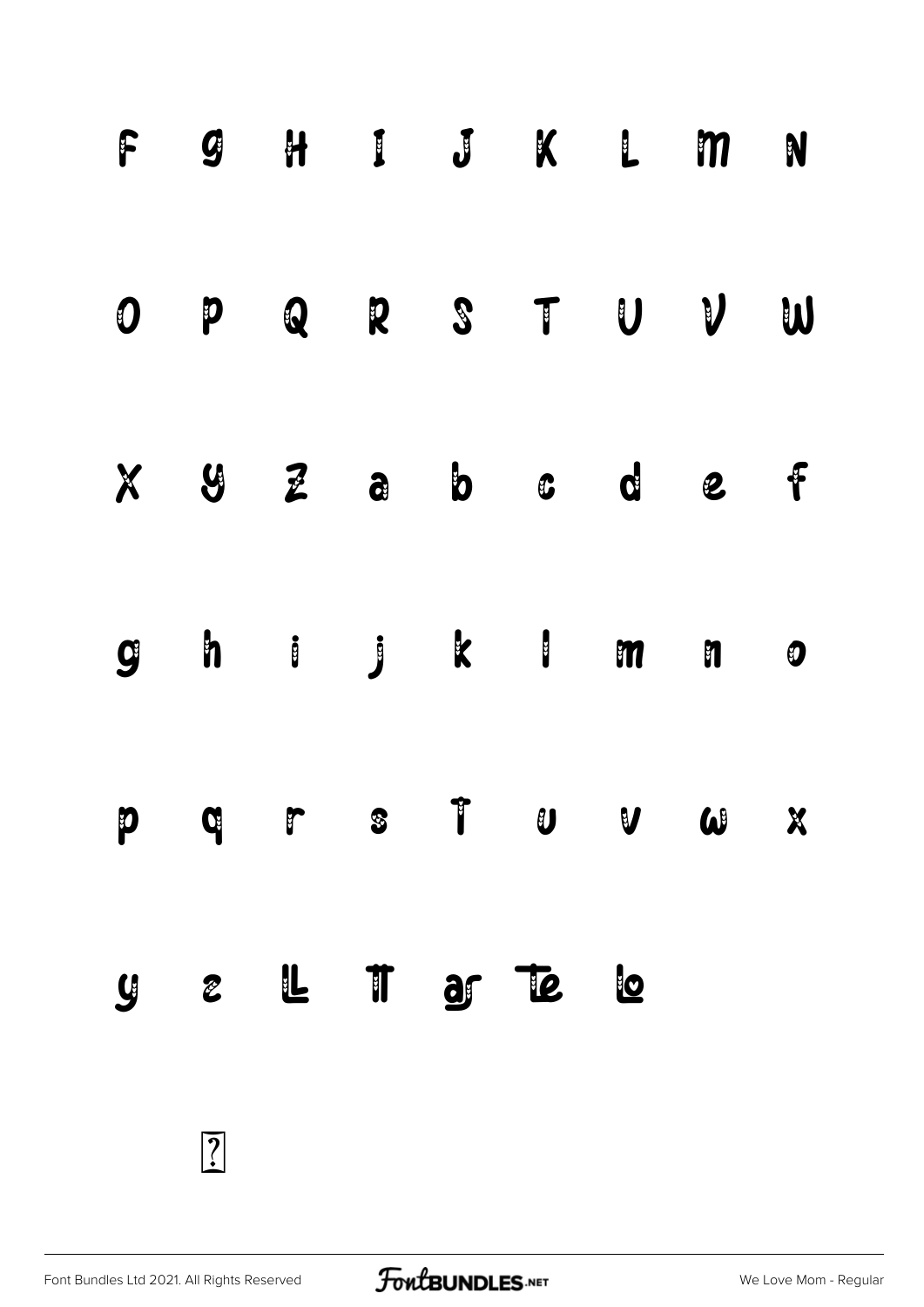#### magnolie - Regular

**Uppercase Characters** 

## $ABCOEFGHIJKLMMOPQRSTUVWX$  $\overline{27}$

Lowercase Characters

$$
a\mathcal{b}\,c\,d\,e\mathcal{b}\,g\mathcal{b}\,ij\mathcal{b}\mathcal{b}\,m\,v\,c\,\rho\,\rho\,r\,g\,t\,v\,v\,w\,v\,y\,z
$$

**Numbers** 

0123456789

Punctuation and Symbols  $\oint \phi$  /  $\oint$  ( )  $\ast$  $\boldsymbol{+}$  $#$  $\langle$  = > ? [ \ ]  $\triangle$  $\{$  $\{ \}$  $\ddot{\bullet}$  $\ddot{\bullet}$  $\mathsf a$  $\mathfrak{a}$  #  $\vert$  S  $\int$  $\ddot{\mathbb{C}}$  $\ll$  $\circledR$  $\overline{\mathbf{3}}$  $\bullet$  $\bf{2}$  $\mathbf{1}$  $\overline{M}$  $\frac{1}{4}$  $\frac{1}{2}$  $\P$  $\sum_{i=1}^{n}$  $\frac{3}{4}$  $\div$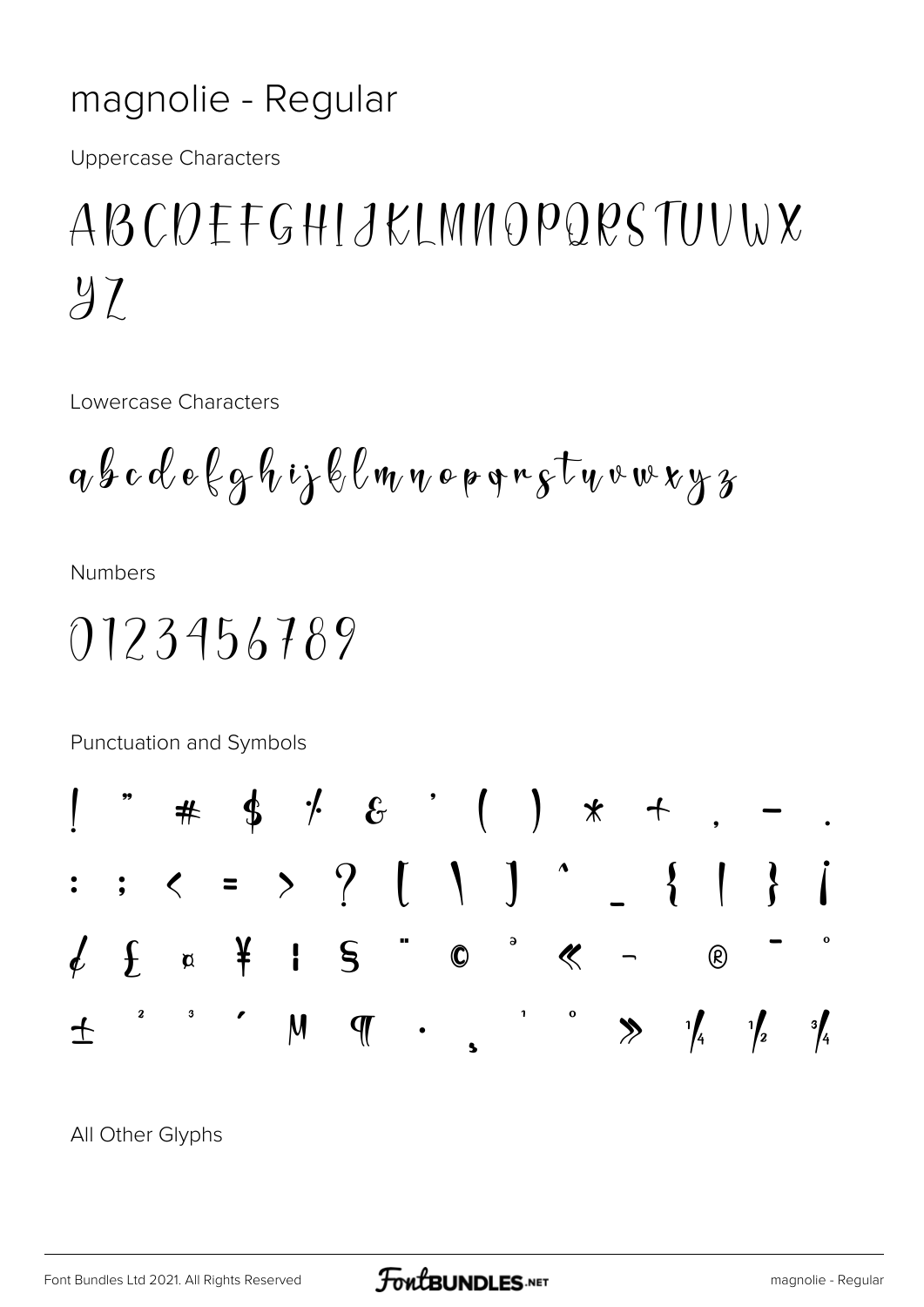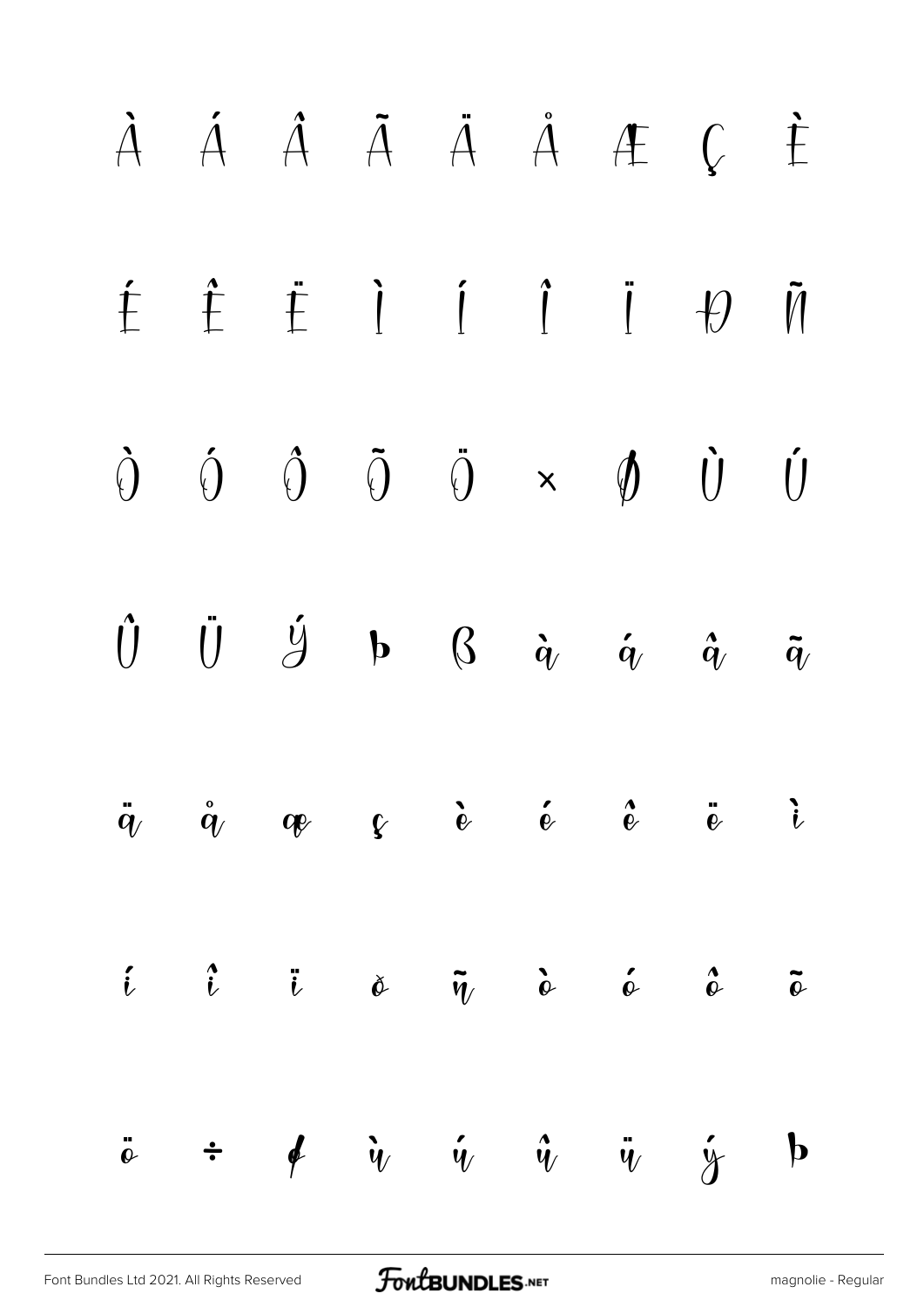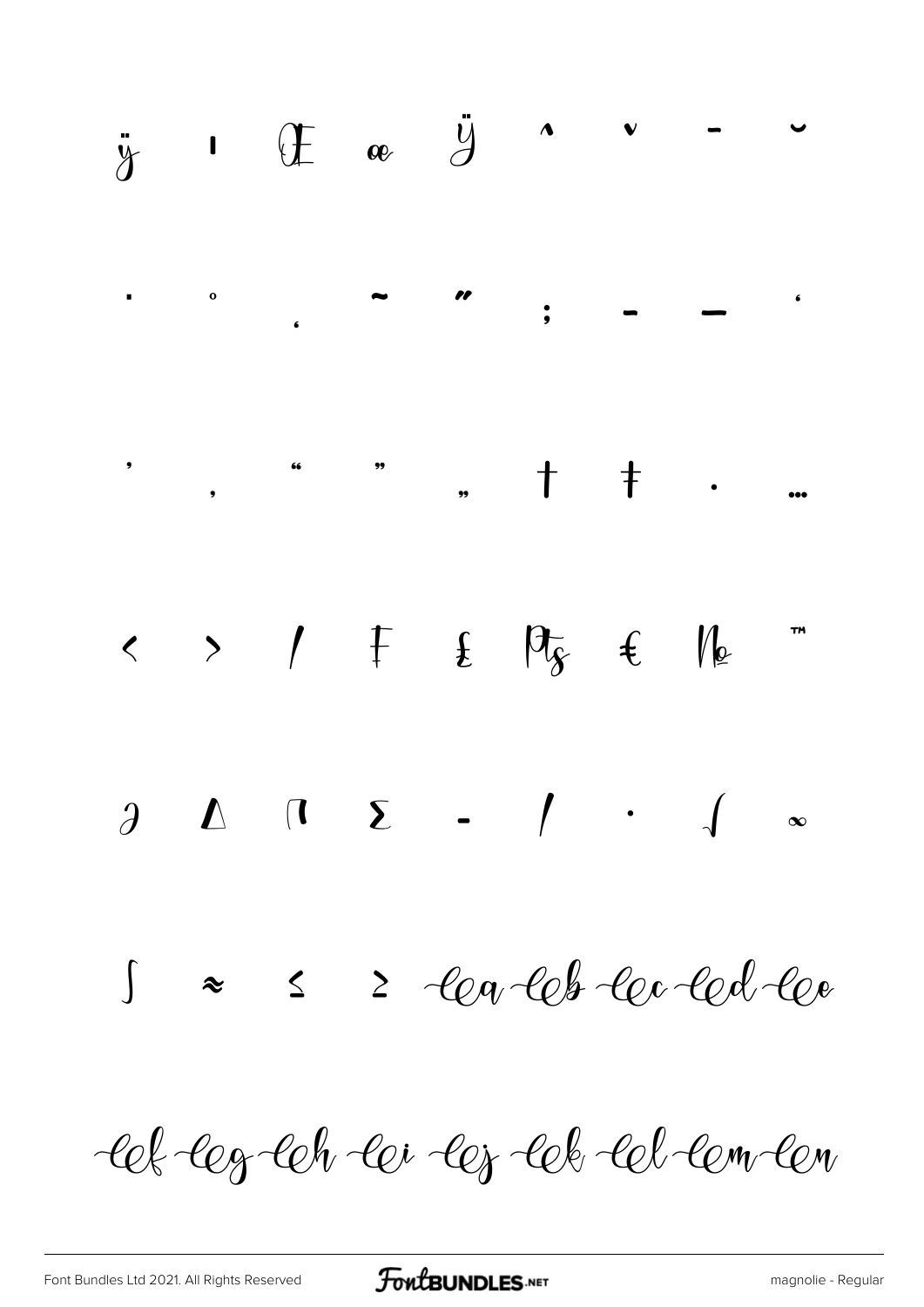les les les les les les let leu les les

lex leg leg as big og dig og la

gos hos var jar har har mar var oar

poz poz moz 802 toz woz voz woz xoz

 $y\rightarrow y\rightarrow 0$  for  $d^{\prime}$  for  $g^{\prime}$  for  $f^{\prime}$ 

 $\ell$  y the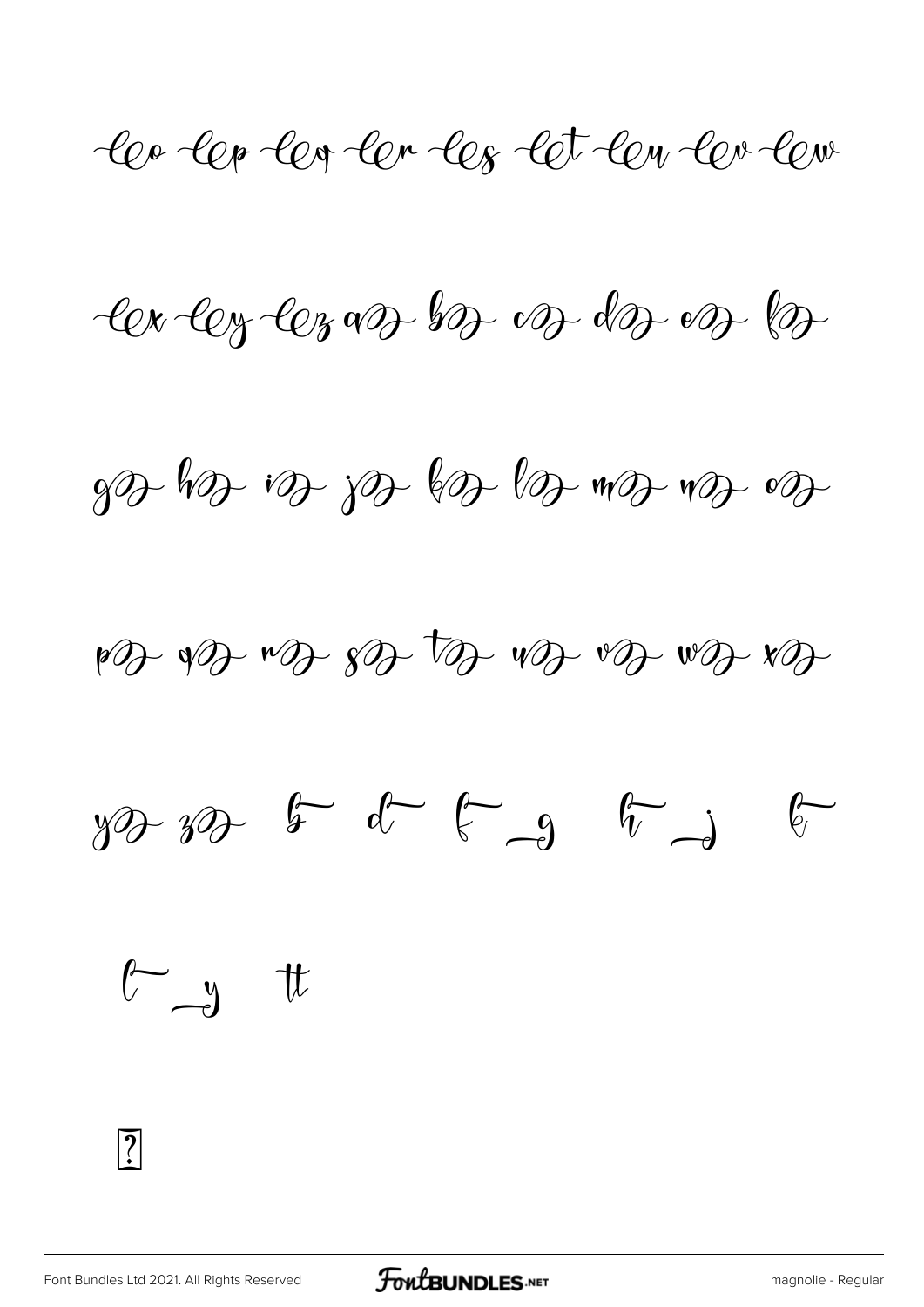#### betteryou - Regular

**Uppercase Characters** 

## ABCDEFGHJKLMNOPQRS  $T19/21272$

Lowercase Characters

$$
a\,b\,c\,d\,e\,\ell\,g\,h\,ij\,\ell\,\ell\,\text{m}\,n\,\text{p}\,q\,\text{r}\,g\,t\,\text{u}\,\text{v}\,\text{w}\,\text{x}\,\text{y}\,\text{z}
$$

**Numbers** 

 $P123456789$ 

Punctuation and Symbols

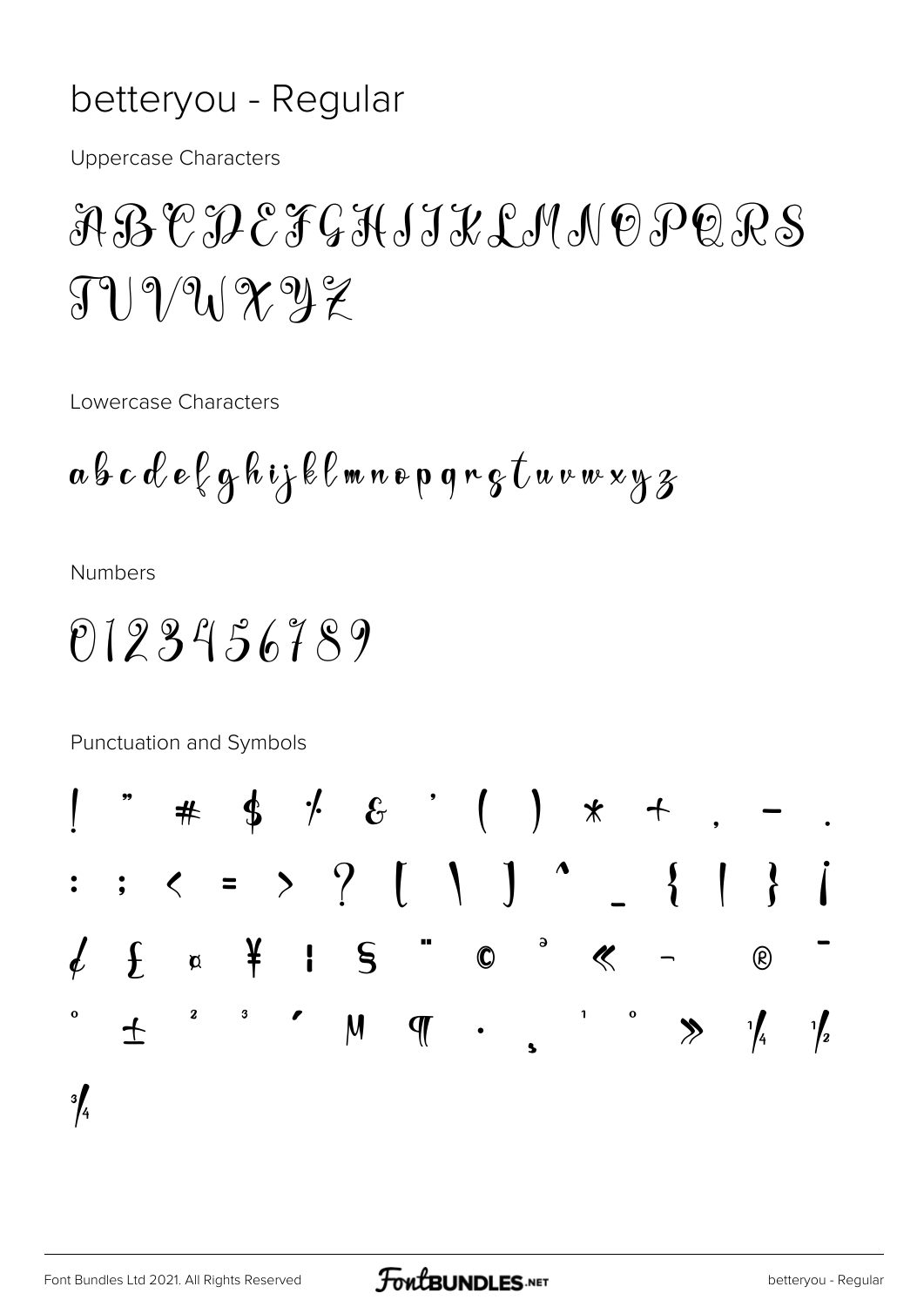|              |                               |  |             | $\begin{array}{ccccccccc}\hat{\mathfrak{R}}&\hat{\mathfrak{R}}&\hat{\mathfrak{R}}&\hat{\mathfrak{R}}&\hat{\mathfrak{R}}&\hat{\mathfrak{R}}&\hat{\mathfrak{R}}&\hat{\mathfrak{R}}&\hat{\mathfrak{R}}&\hat{\mathfrak{R}}&\hat{\mathfrak{R}}&\hat{\mathfrak{R}}&\hat{\mathfrak{R}}&\hat{\mathfrak{R}}&\hat{\mathfrak{R}}&\hat{\mathfrak{R}}&\hat{\mathfrak{R}}&\hat{\mathfrak{R}}&\hat{\mathfrak{R}}&\hat{\mathfrak{R}}&\hat{\mathfrak{R}}&\hat$ |                    |                      |
|--------------|-------------------------------|--|-------------|-----------------------------------------------------------------------------------------------------------------------------------------------------------------------------------------------------------------------------------------------------------------------------------------------------------------------------------------------------------------------------------------------------------------------------------------------|--------------------|----------------------|
|              |                               |  |             | $\begin{array}{ccccccccc}\n\delta & \delta & \delta & \delta & \delta & \delta & \delta & \delta\n\end{array}$                                                                                                                                                                                                                                                                                                                                |                    |                      |
|              |                               |  |             | $\dot{\Theta} \quad \dot{\Theta} \quad \dot{\Theta} \quad \ddot{\Theta} \quad \ddot{\Theta} \quad \times \quad \phi \quad \dot{\Upsilon} \quad \Upsilon$                                                                                                                                                                                                                                                                                      |                    |                      |
|              |                               |  |             | $\hat{U}$ $\hat{U}$ $\hat{y}$ b $\hat{B}$ $\hat{a}$ $\hat{a}$ $\hat{a}$ $\hat{a}$                                                                                                                                                                                                                                                                                                                                                             |                    |                      |
|              |                               |  |             | $\ddot{a}$ $\ddot{a}$ $\alpha$ $\zeta$ $\ddot{e}$ $\ddot{e}$ $\ddot{e}$ $\ddot{e}$ $\ddot{e}$                                                                                                                                                                                                                                                                                                                                                 |                    |                      |
| $\mathbf{i}$ | $\hat{i}$ $\hat{i}$ $\hat{b}$ |  | $\tilde{n}$ | $\partial$ $\theta$                                                                                                                                                                                                                                                                                                                                                                                                                           | $\hat{\mathbf{e}}$ | $\tilde{\mathbf{e}}$ |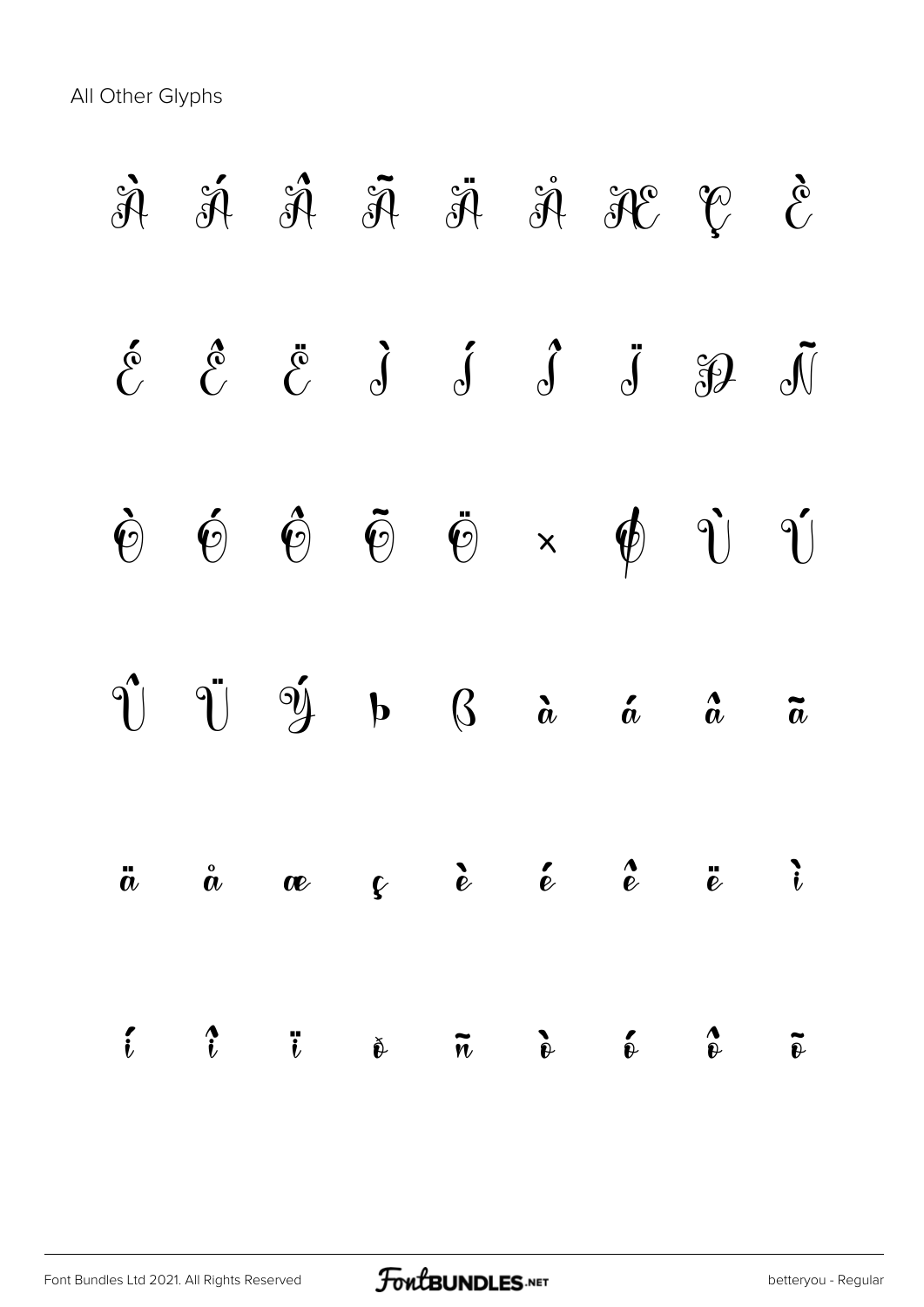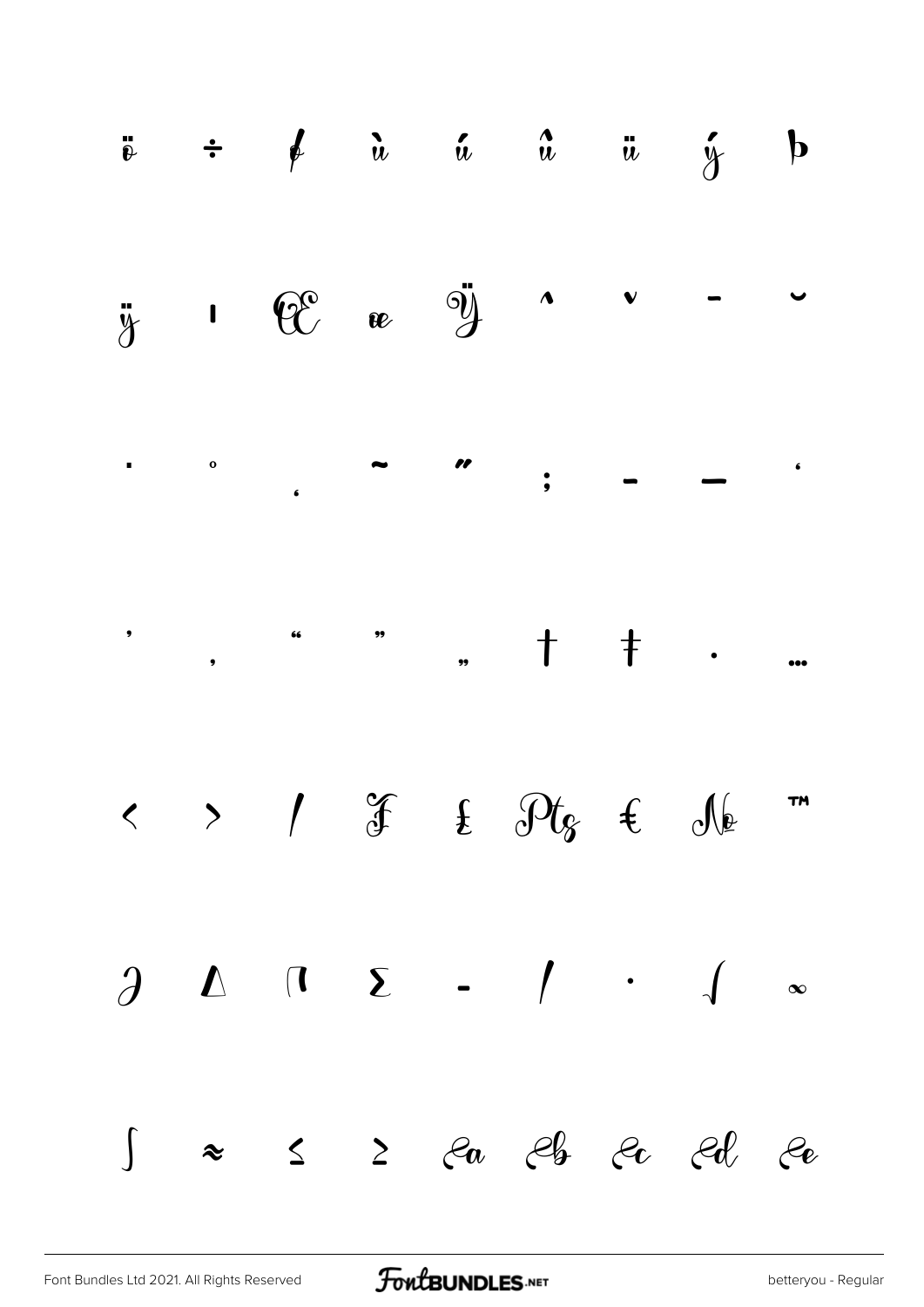

[Font Bundles Ltd 2021. All Rights Reserved](https://fontbundles.net/) **FoutBUNDLES.NET** [betteryou - Regular](https://fontbundles.net/)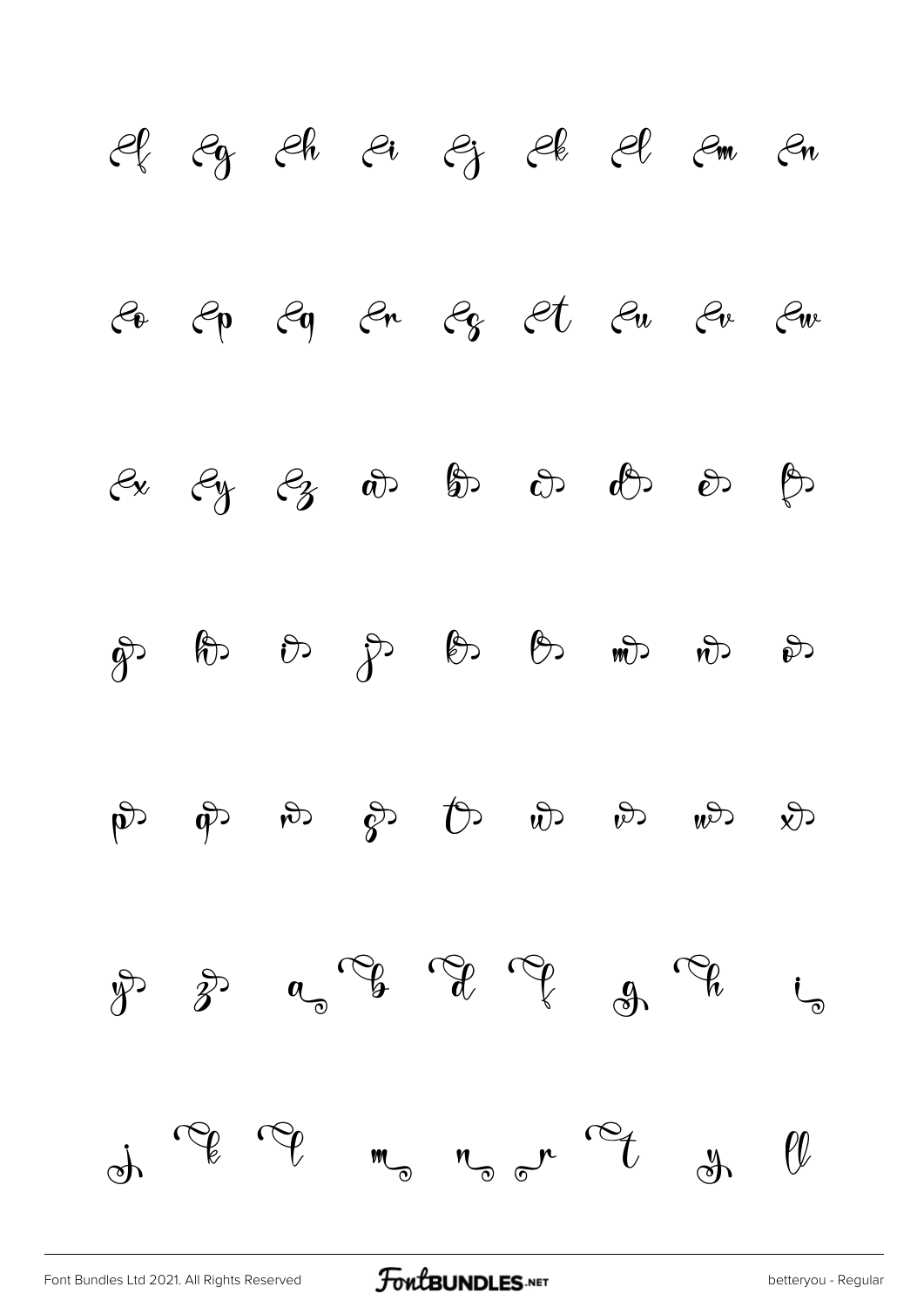$\sqrt{2}$ 

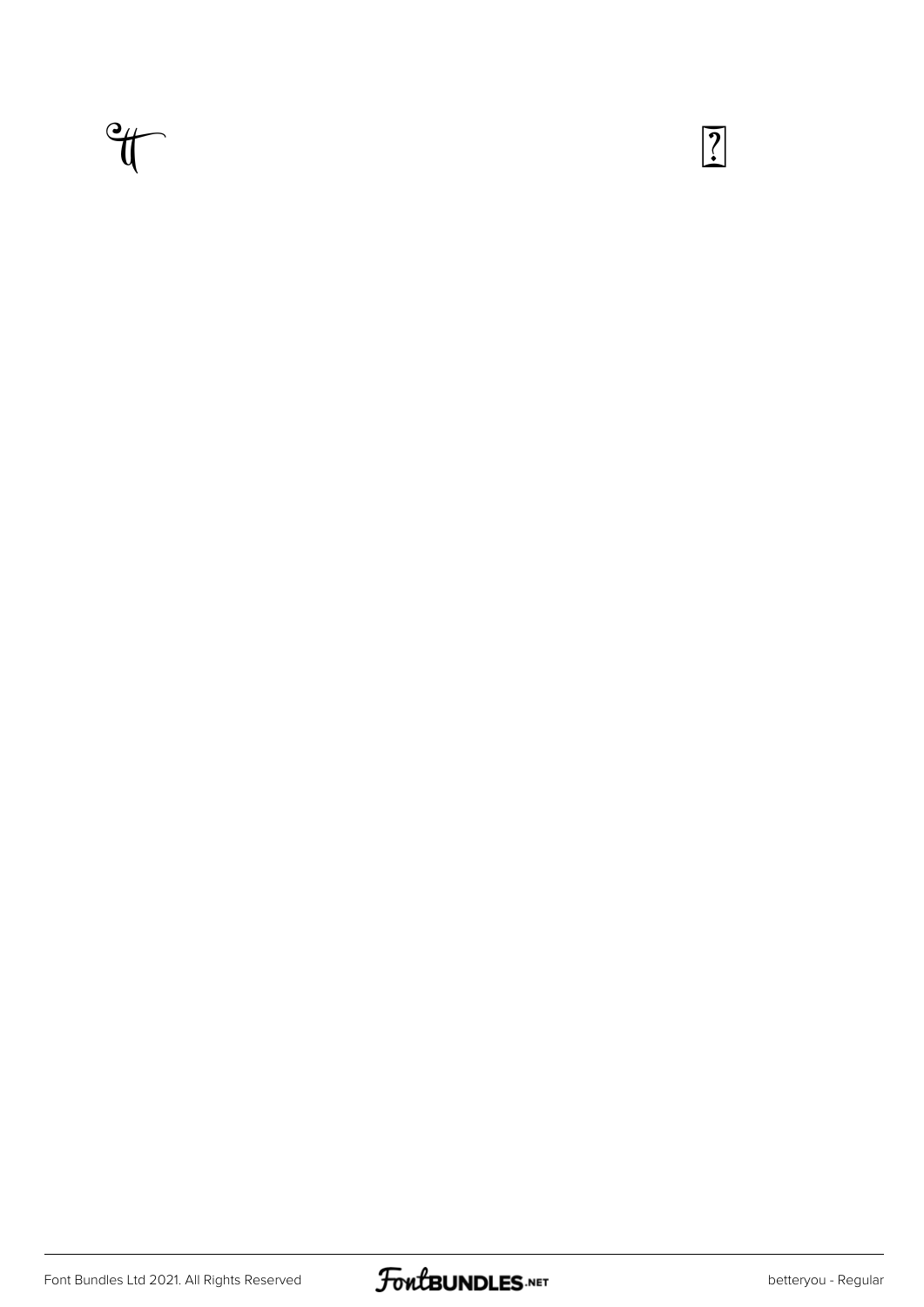#### Thanks Mom - Regular

**Uppercase Characters** 

## ABCDEFGHIJKLMMOPQRSTUVW  $X$ *y* $I$

Lowercase Characters

## abcdelghyklmnopgrstuvwxyz

**Numbers** 

### 0123456789

Punctuation and Symbols

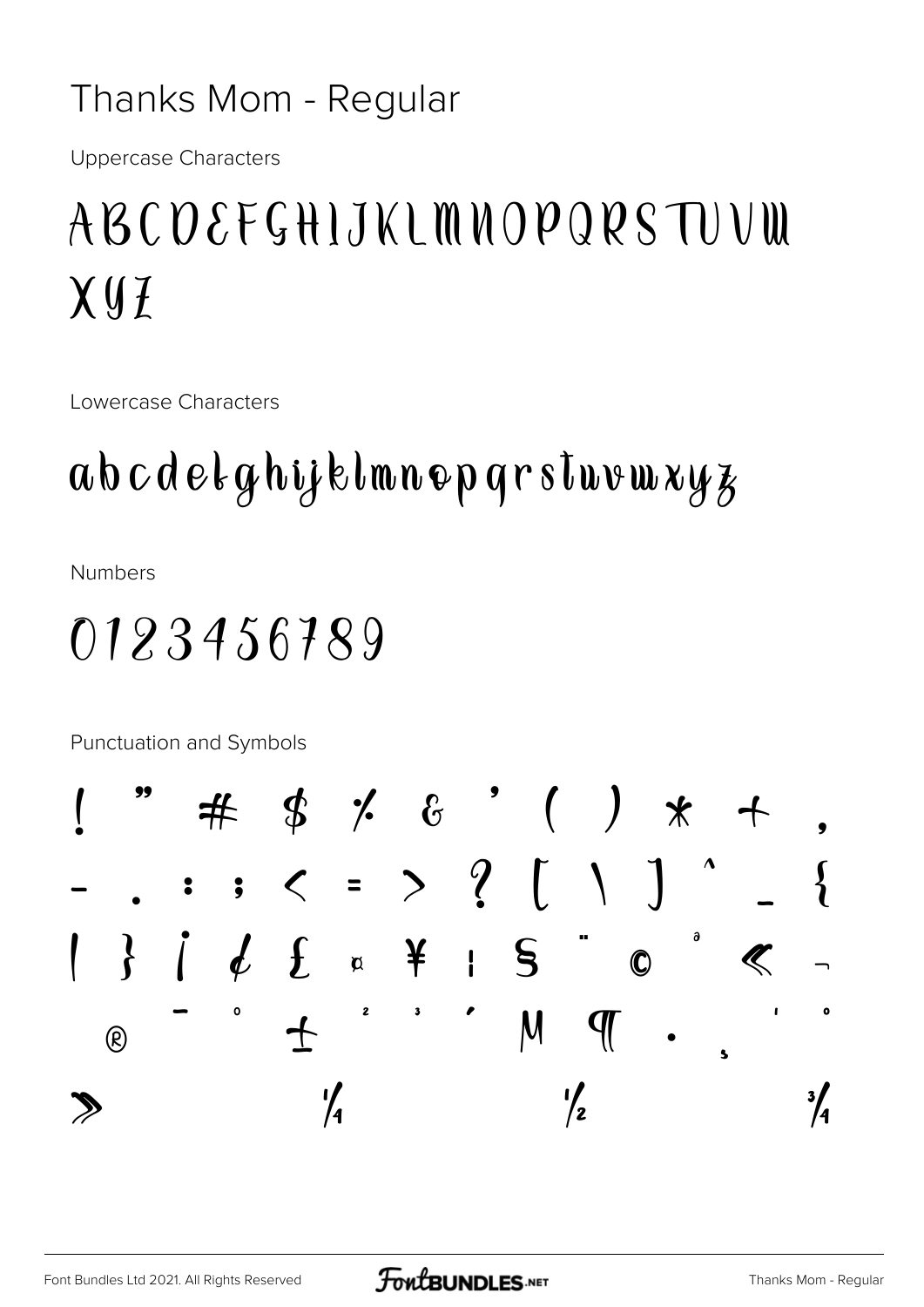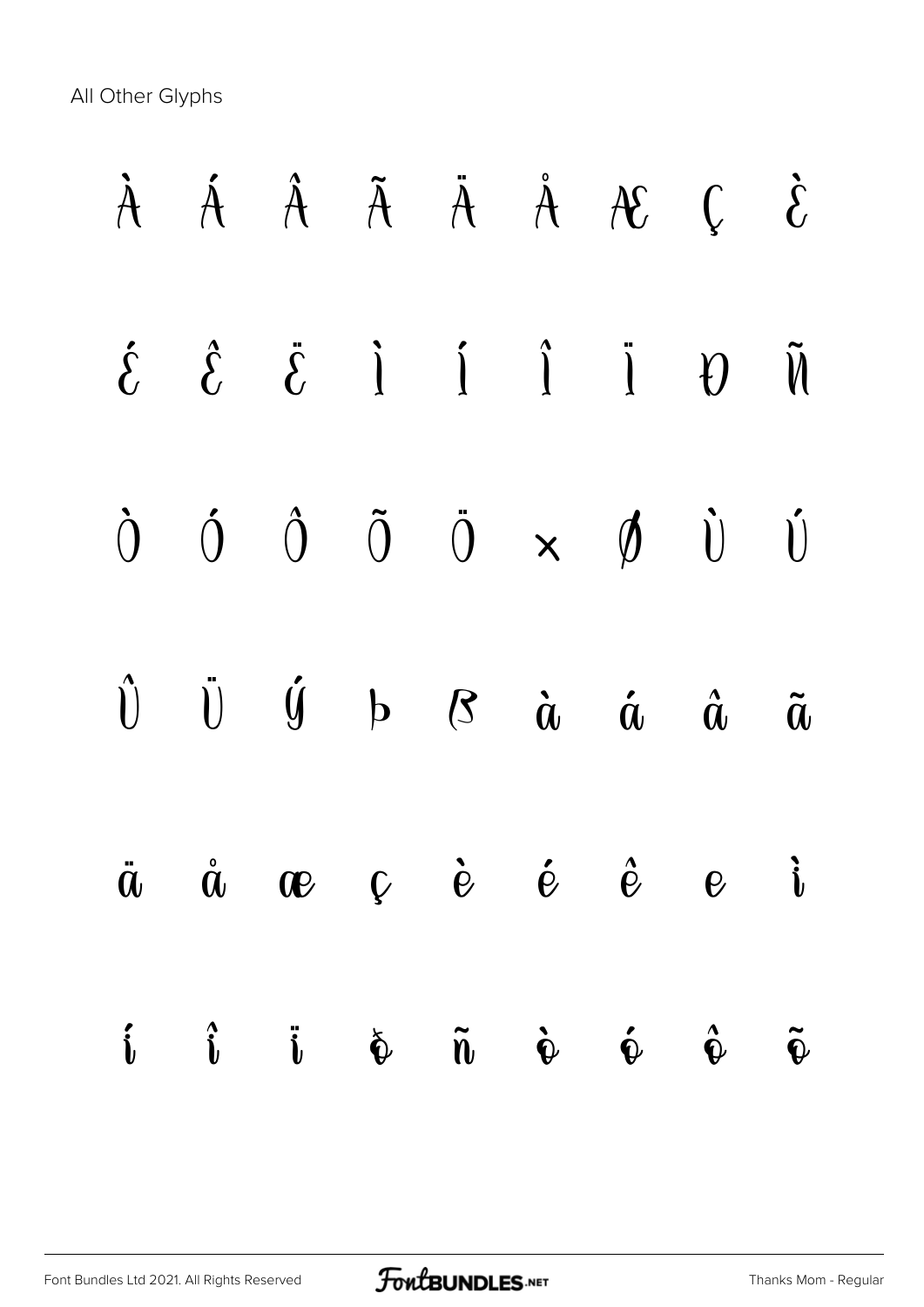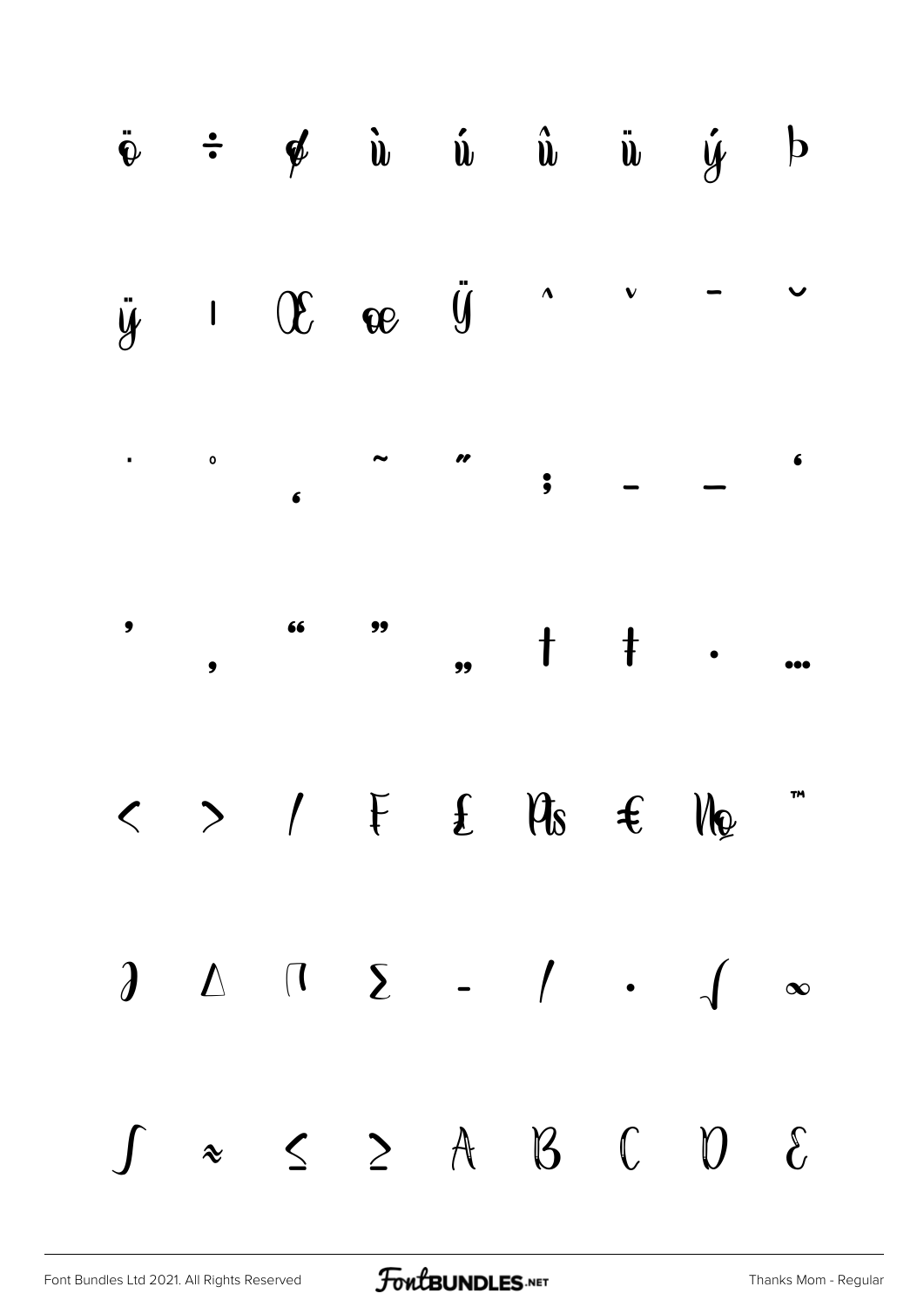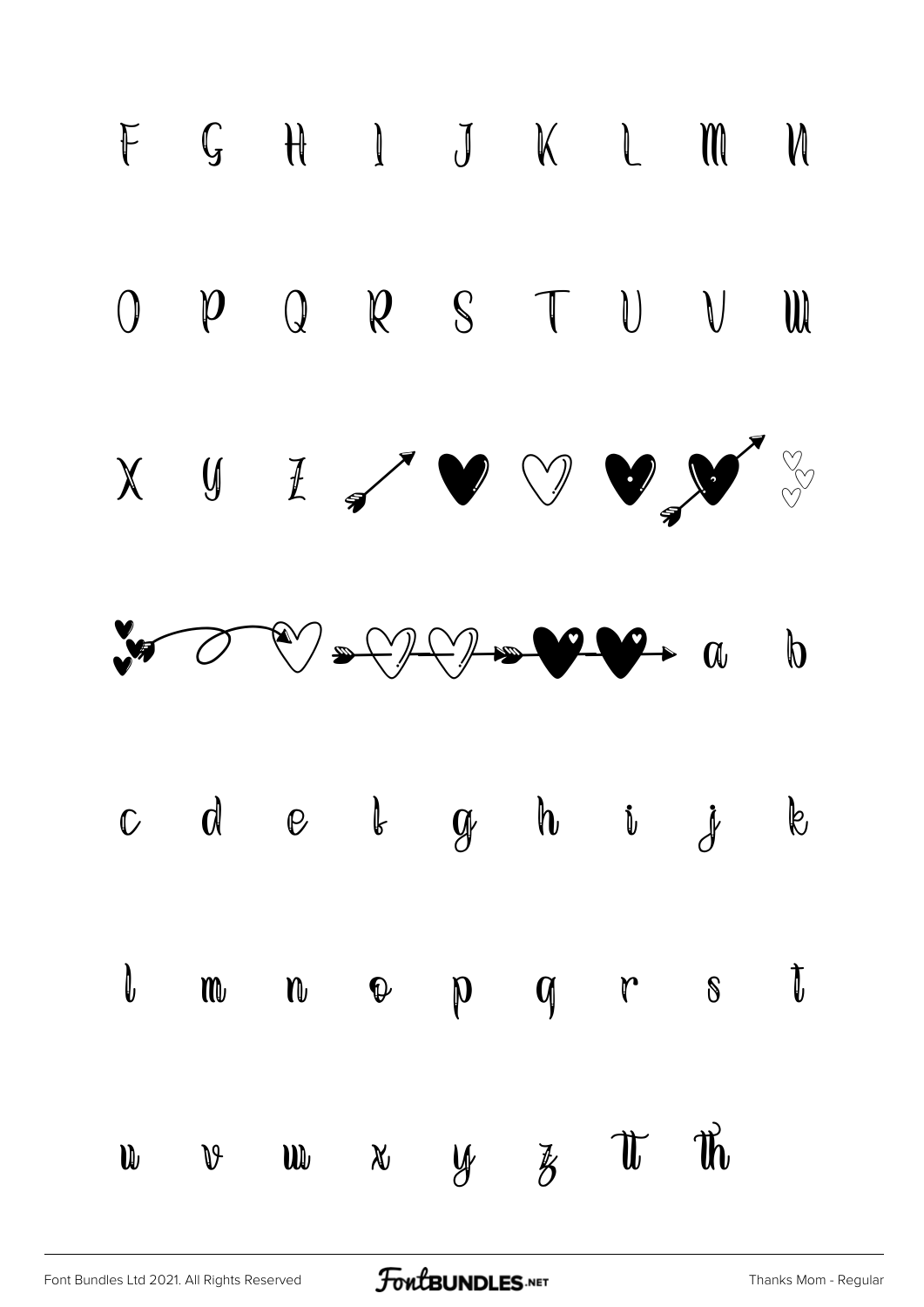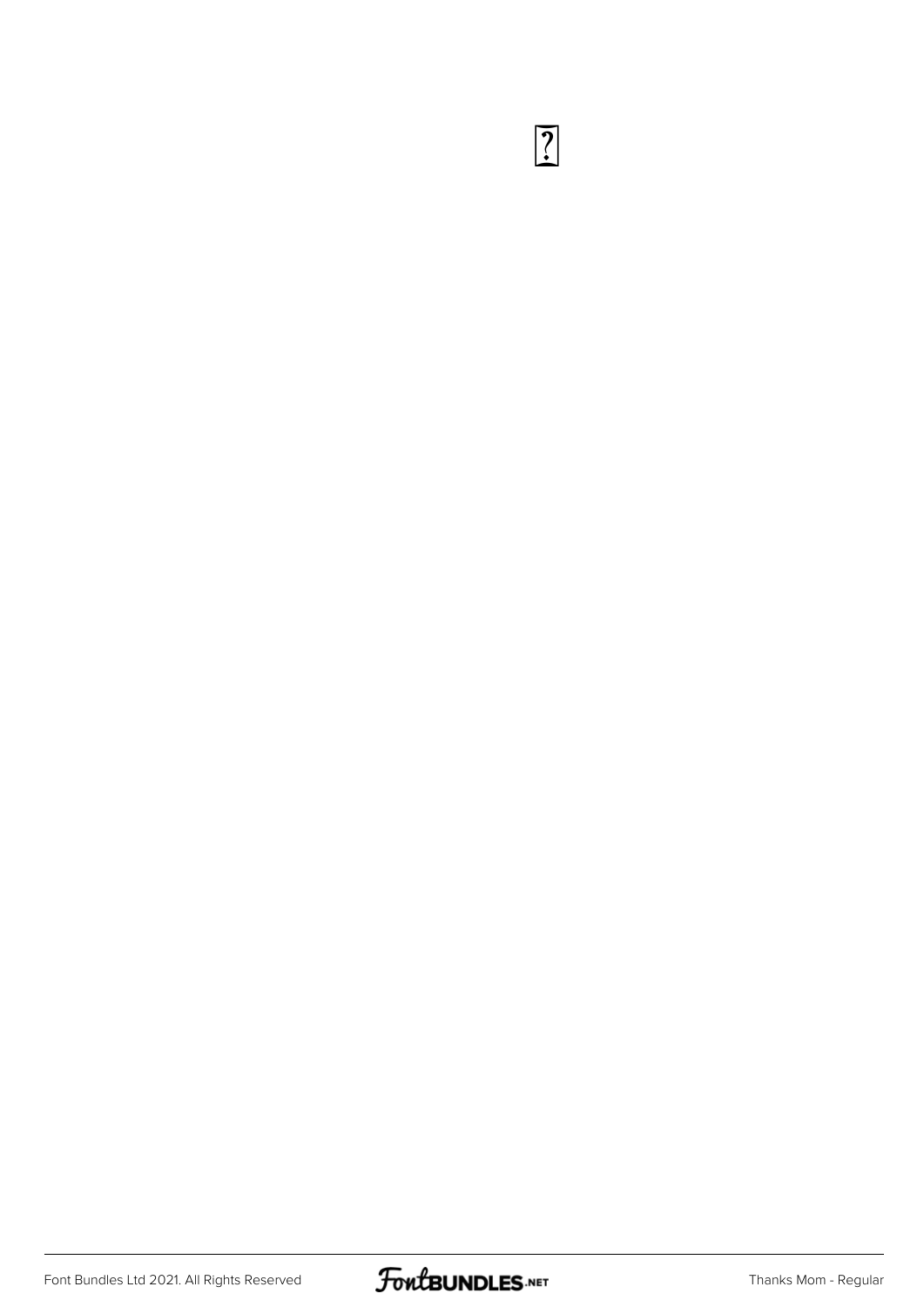#### Motherblood - Regular

**Uppercase Characters** 

### ABCDEFGHIJKLMNOPQRSTUVWXYZ

Lowercase Characters

abcdefghijklmnopqrstuvwxyz

Numbers

### 0123456789

Punctuation and Symbols

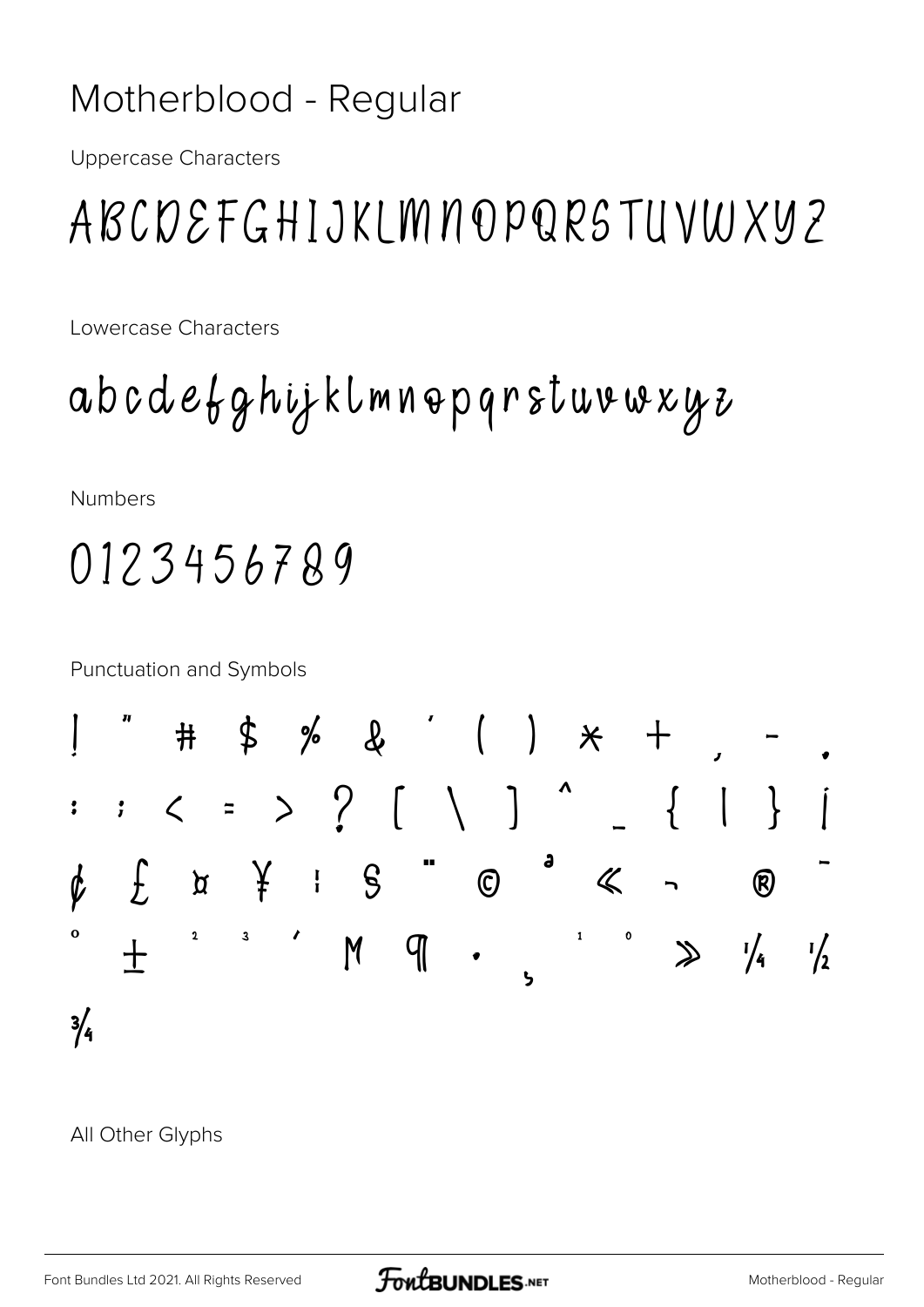|  |  |  | $\dot{A}$ $\dot{A}$ $\dot{A}$ $\ddot{A}$ $\ddot{A}$ $\dot{A}$ $\dot{B}$ $\dot{C}$                                                                                                                                                                                                                                                                                                                                                                |  |
|--|--|--|--------------------------------------------------------------------------------------------------------------------------------------------------------------------------------------------------------------------------------------------------------------------------------------------------------------------------------------------------------------------------------------------------------------------------------------------------|--|
|  |  |  | $\acute{\mathcal{E}}\qquad \  \  \, \acute{\mathcal{E}}\qquad \  \  \, \dot{\mathcal{E}}\qquad \  \  \, \dot{\mathcal{I}}\qquad \  \  \, \dot{\mathcal{I}}\qquad \  \  \, \ddot{\mathcal{I}}\qquad \  \  \, \ddot{\mathcal{V}}\qquad \  \  \, \ddot{\mathcal{V}}\qquad \  \  \, \mathcal{\tilde{V}}\qquad \  \  \, \mathcal{\tilde{V}}\qquad \  \  \, \mathcal{\tilde{V}}\qquad \  \  \, \mathcal{\tilde{V}}\qquad \  \  \, \mathcal{\tilde{V}}$ |  |
|  |  |  | $\dot{\mathbb{O}}\hspace{0.1in} \dot{\mathbb{O}} \hspace{0.1in} \dot{\mathbb{O}} \hspace{0.1in} \ddot{\mathbb{O}} \hspace{0.1in} \times \hspace{0.1in} \boldsymbol{\varphi} \hspace{0.1in} \dot{\mathbb{U}} \hspace{0.1in} \dot{\mathbb{U}}$                                                                                                                                                                                                     |  |
|  |  |  | $\hat{\mathsf{U}}\quad \  \  \, \ddot{\mathsf{U}}\qquad \  \  \, \dot{\mathsf{U}}\qquad \  \  \, \dot{\mathsf{D}}\qquad \  \  \, \dot{\mathsf{D}}\qquad \  \  \, \dot{\mathsf{G}}\qquad \  \  \, \dot{\mathsf{G}}\qquad \  \  \, \tilde{\mathsf{O}}\qquad \  \  \, \tilde{\mathsf{O}}\qquad \  \  \, \tilde{\mathsf{O}}\qquad \  \  \, \tilde{\mathsf{O}}\qquad \  \  \, \tilde{\mathsf{O}}\qquad \  \  \, \tilde{\mathsf{O}}\q$                 |  |
|  |  |  | ä å æ ç è é ê ë i                                                                                                                                                                                                                                                                                                                                                                                                                                |  |
|  |  |  | $\begin{array}{ccccccccccccc} \hat{i} & \hat{i} & \hat{i} & \hat{0} & \hat{0} & \hat{0} & \hat{0} & \hat{0} & \hat{0} & \hat{0} & \hat{0} & \hat{0} & \hat{0} & \hat{0} & \hat{0} & \hat{0} & \hat{0} & \hat{0} & \hat{0} & \hat{0} & \hat{0} & \hat{0} & \hat{0} & \hat{0} & \hat{0} & \hat{0} & \hat{0} & \hat{0} & \hat{0} & \hat{0} & \hat{0} & \hat{0} & \hat{0} & \hat{0} & \hat{0} & \hat{$                                               |  |
|  |  |  | $\ddot{\theta}$ = $\dot{\theta}$ $\dot{u}$ $\dot{u}$ $\ddot{u}$ $\ddot{u}$ $\dot{y}$ $\dot{p}$                                                                                                                                                                                                                                                                                                                                                   |  |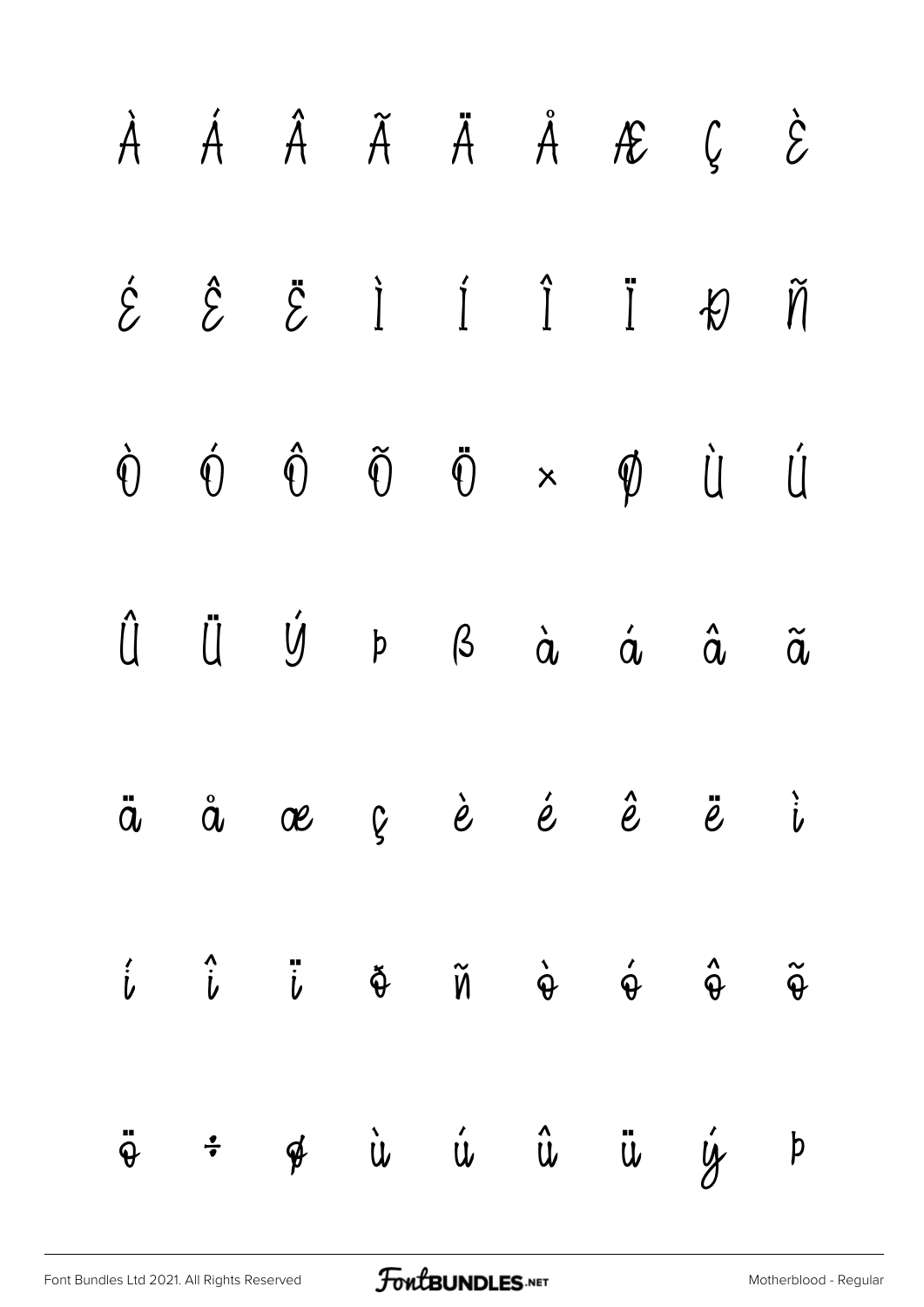